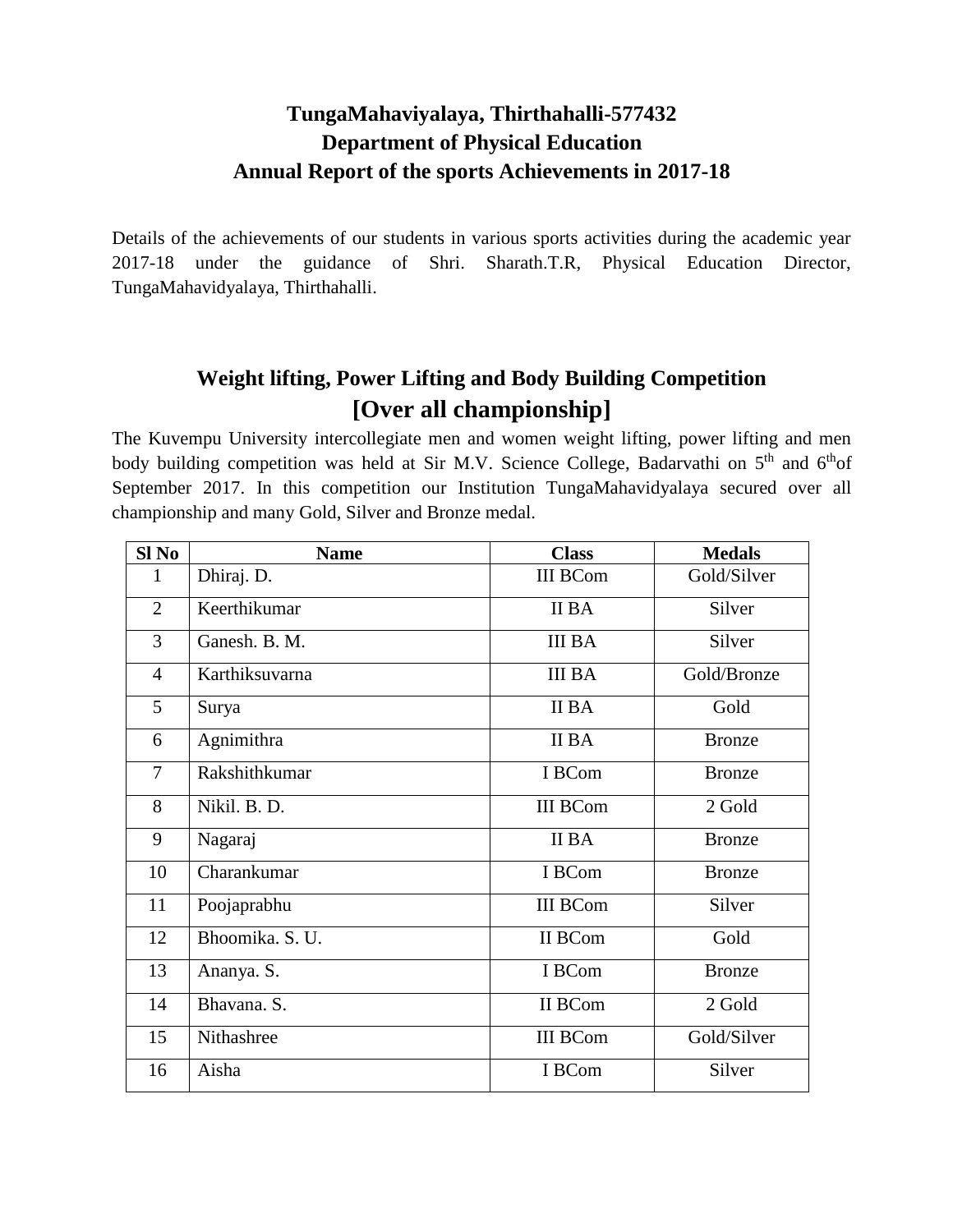## **Runner up in Soft Ball**

Kuvempu University intercollegiate Soft ball tournament was held at Sir. M. V. Science College,Badrvathion  $16<sup>th</sup>$ ,17<sup>th</sup> and 18<sup>th</sup>January 2018. TungaMahavidyalaya entered the final match and won Silver medal and secured runner up trophy.

| Sl <sub>No</sub> | <b>Name</b>              | <b>Class</b>    | <b>Sports</b> | <b>Medals</b> |
|------------------|--------------------------|-----------------|---------------|---------------|
| 1                | II MCom<br>Dashwith      |                 | Softball      | Silver        |
| $\overline{2}$   | Abhilash. B. R.          | <b>III BCom</b> | Softball      | Silver        |
| 3                | Keerthi Kumar            | <b>III BCom</b> | Softball      | Silver        |
| $\overline{4}$   | Mohan Kumar              | <b>III BCom</b> | Softball      | Silver        |
| 5                | Adithya. A. S.           | I BCom          | Softball      | Silver        |
| 6                | II BCom<br>Deepak Kumar  |                 | Softball      | Silver        |
| $\overline{7}$   | <b>Shriprasad Shetty</b> | <b>III BCom</b> | Softball      | Silver        |
| 8                | Sumanth.Y. S.            | II BCom         | Softball      | Silver        |
| 9                | Nithin Shetty            | <b>III BCom</b> | Softball      | Silver        |
| 10               | RakshithKumar            | I BCom          | Softball      | Silver        |
| 11               | Shashikant               | I BA            | Softball      | Silver        |
| 12               | <b>Sharan M Shetty</b>   | I BCom          | Softball      | Silver        |
| 13               | Sefinbabu                | II BCom         | Softball      | Silver        |

#### **Runner up in Women's volleyball Team**

Kuvempu University intercollegiate women's Volleyball tournament was held at Govt. First Grade College Thirthahalli on  $24<sup>th</sup>$ ,  $25<sup>th</sup>$  and  $26<sup>th</sup>$  February 2018. TungaMahavidyalaya entered the final match and won Silver Medal and secured runner up trophy.

| Sl No          | <b>Name</b>    | <b>Class</b>    | <b>Sports</b> | <b>Medals</b> |
|----------------|----------------|-----------------|---------------|---------------|
|                | Manisha. M. R. | II MCom         | Volleyball    | Silver        |
| 2              | Smitha. M.     | II MCom         | Volleyball    | Silver        |
| 3              | PoojaPrabhu    | <b>III BCom</b> | Volleyball    | Silver        |
| $\overline{4}$ | Sahana. S.     | II BCom         | Volleyball    | Silver        |
| 5              | Sunaina. K.    | II BCom         | Volleyball    | Silver        |
| 6              | SarjaAnanya    | II BCom         | Volleyball    | Silver        |
| 7              | Spandhana. S.  | I BCom          | Volleyball    | Silver        |